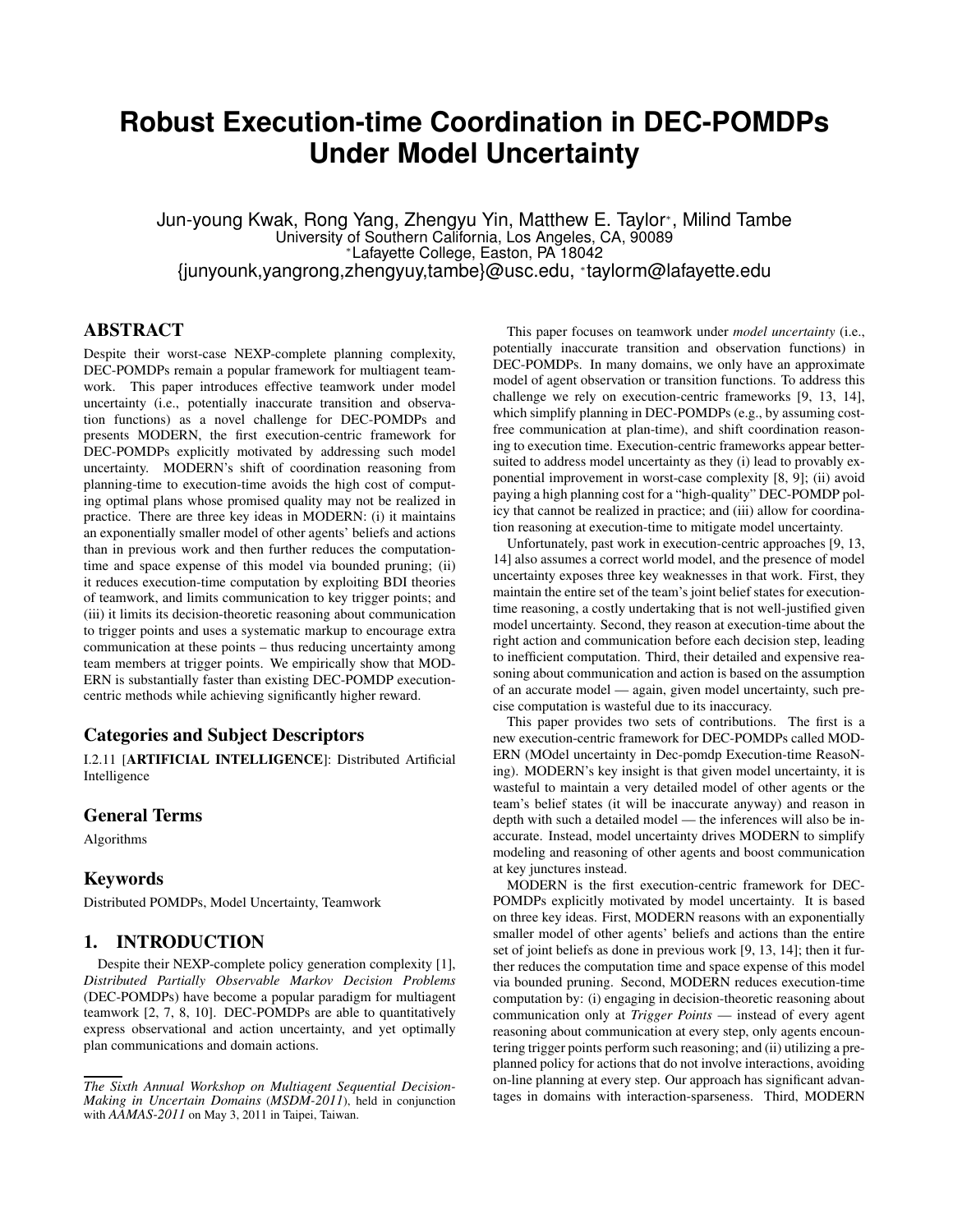increases communication at trigger points by doing a markup of the expected utility gain under the assumption that communication has significant value in reducing uncertainty. We justify our design decisions in MODERN through a systematic empirical evaluation. As our evaluation shows, MODERN outperforms competing algorithms in terms of its run-time performance while finding higher quality solutions.

This paper's second set of contributions are in opening up model uncertainty as a new research direction for DEC-POMDPs and emphasizing the similarity of this problem to the *Belief-Desire-Intention* (BDI) model for teamwork [3, 6, 11]. In particular, BDI teamwork models also assume inaccurate mapping between realworld problems and domain models. As a result, they emphasize robustness via execution-time reasoning about coordination [11]. Given some of the successes of prior BDI research in teamwork, we leverage insights from BDI in designing MODERN.

## 2. PROBLEM STATEMENT

DEC-POMDPs have been used to tackle real-world multiagent collaborative planning problems under transition and observation uncertainty, which are described by a tuple  $\langle I, S, \{A_i\}, \{\Omega_i\}, T, R, O, \mathbf{b}^0 \rangle$ .  $I = \{1, ..., n\}$  is a finite set of agents, and  $S = \{s_1, ..., s_k\}$  is a finite set of joint states.  $A_i$  is the finite set of actions of agent i,  $A = \prod_{i \in I} A_i$  is the set of joint actions, where  $\mathbf{a} = \langle a_1, ..., a_n \rangle$  is a particular joint action (one individual action per agent).  $\Omega_i$  is the set of observations of agent i,  $\Omega = \prod_{i \in I} \Omega_i$  is the set of joint observations, where  $\mathbf{o} = \langle o_1, ..., o_n \rangle$  is a joint observation.  $T : S \times A \times S \mapsto \mathbb{R}$  is the transition function, where  $T(s'|s, a)$  is the transition probability from s to s' if joint action a is executed.  $O: S \times A \times \overline{\Omega} \mapsto \mathbb{R}$  is the observation function, where  $O(\mathbf{o}|s',\mathbf{a})$  is the probability of receiving the joint observation  $\alpha$  if the end state is  $s'$  after  $\alpha$  is taken.  $R(s, a, s')$  is the reward that agents get by taking a from s and reaching  $s'$ , and  $\mathbf{b}^0$  is the initial joint belief state.

We denote the joint observation history at time step  $t$  with  $\mathbf{h}^t = \{\mathbf{o}^1, \mathbf{o}^2, \dots, \mathbf{o}^t\}$  and the set of  $\mathbf{h}^t$  with  $H^t$ .  $H = \bigcup_t H^t$ is the set of all possible joint observation histories at all time steps. A joint policy  $\pi : H \mapsto A$  is a mapping from joint observation history to joint action. Let  $h_i^t = \{o_i^1, o_i^2, \dots, o_i^t\}$  be the individual observation history of agent  $i$  at time step  $t$ . The set of all possible  $h_i^t$  is denoted by  $H_i^t$ . Let  $H_i = \bigcup_t H_i^t$  be the set of all possible individual observation histories at all time steps for agent  $i$ . The individual policy for agent i,  $\pi_i : H_i \mapsto A_i$ , is a mapping from agent i's individual observation history to its individual action. We use  $h_{-i}^t$  to denote an observation history of all agents except i and  $H_{-i}^t$  to denote the set of all possible  $h_{-i}^t$ . Similarly we use  $\pi_{-i}$  to represent the policy for all agents except i.

Here, we assume the presence of model uncertainty, which is modeled with a Dirichlet distribution [4]. A separate Dirichlet distribution for the observation and transition function is used for each joint state, action, and observation. An L-dimensional Dirichlet distribution is a multinomial distribution parameterized by positive hyper-parameters  $\beta = \langle \beta_1, \dots, \beta_L \rangle$  that represents the degree of model uncertainty. The probability density function is

$$
f(x_1, ..., x_L; \beta) = \frac{\prod_{i=1}^L x_i^{\beta_i - 1}}{B(\beta)}, B(\beta) = \frac{\prod_{i=1}^L \Gamma(\beta_i)}{\Gamma(\sum_{i=1}^L \beta_i)},
$$

and  $\Gamma(z) = \int_0^\infty t^{z-1} e^{-t} dt$  is the standard gamma function. The maximum likelihood point can be easily computed:  $x_i^* = \frac{\beta_i}{\sum_{j=1}^L \beta_j}$ , for  $i = 1, ..., L$ . Let  $T_{s,a}$  be the vector of transition probabilities from s to other states when a is taken and  $O_{s',a}$  be the vector of observation probabilities when a is taken and  $s'$  is reached. Then

 $\mathbf{T}_{s,a} \sim Dir(\boldsymbol{\beta})$  and  $\mathbf{O}_{s',a} \sim Dir(\boldsymbol{\beta}')$ , where  $\boldsymbol{\beta}$  and  $\boldsymbol{\beta}'$  are two different hyper-parameters.

We assume that the planner is not provided the precise amount of model uncertainty (i.e., the precise amount of uncertainty over transition or observation uncertainty). Our goal is effective teamwork, i.e., achieving high reward in practice, at execution time.

## 3. RELATED WORK

## 3.1 DEC-POMDPs

Related work includes DEC-POMDP planning that specifically focuses on optimal communication [2, 8]. In addition to its lack of emphasis on execution-time reasoning, this research has not tackled the challenge of model uncertainty. Furthermore, given general communication costs, the policy generation problem remains NEXP-complete. Although execution-centric approaches [9, 12, 13, 14] lead to a provably exponential improvement in worst-case complexity over optimal DEC-POMDP planners, they have also assumed model correctness.

Xuan and Lesser [14] studied the trade-offs between centralized and decentralized policies in terms of communication requirements, as well as provided a method to transform centralized policies to distributed ones. This research differs from our own given its focus on distributed MDPs rather than DEC-POMDPs (and thus does not face the challenges of modeling other agents' belief distributions), and its assumption of model correctness.

ACE-PJB-COMM (APC), one of the first execution-centric system [9] assumes free communication when planning and collapses the multi-agent problem to a single-agent POMDP. At execution time, agents execute the plan in a decentralized fashion, communicating to avoid miscoordination. If the expected utility gain from communication is greater than communication cost, an agent will communicate its history to the rest of the team. Similarly, MAOP-COMM (MAOP) [13] communicates whenever it detects a *history inconsistency* that might cause miscoordination. APC and MAOP respectively use *GrowTree* and *JointHistoryPool*, the set of possible belief nodes to reason about the team's belief space when an agent does not know its teammate's actions or observations.

Our work differs from these works as we assume model uncertainty, leading to several major differences. First, MODERN maintains an exponentially smaller set of beliefs than *GrowTree* and *JointHistoryPool* mentioned above. It further reduces the computation time and space via bounded pruning, which allows it to significantly improve the scalability compared to APC with particle filtering and MAOP with belief merging. Second, MODERN provides selective reasoning about communication, reducing the computation burden, while APC and MAOP reason about action and communication at every time step in an online-manner. Third, assuming model uncertainty, MODERN boosts communication, while APC and MAOP assume model correctness, and thus they rely on precise local computation over joint beliefs. Fourth, MODERN explicitly considers two-way communication to synchronize beliefs, while APC only considers one-way broadcasts. Although APC pays less in communication cost than MODERN, relying on reasoning over uncertain belief states causes more conservative action selection, leading to lower reward. An additional difference with MAOP is that it does not consider communication cost, while MODERN reasons about communication based on cost-utility analysis, which allows us to show significantly superior results as communication cost increases.

#### 3.2 BDI Teamwork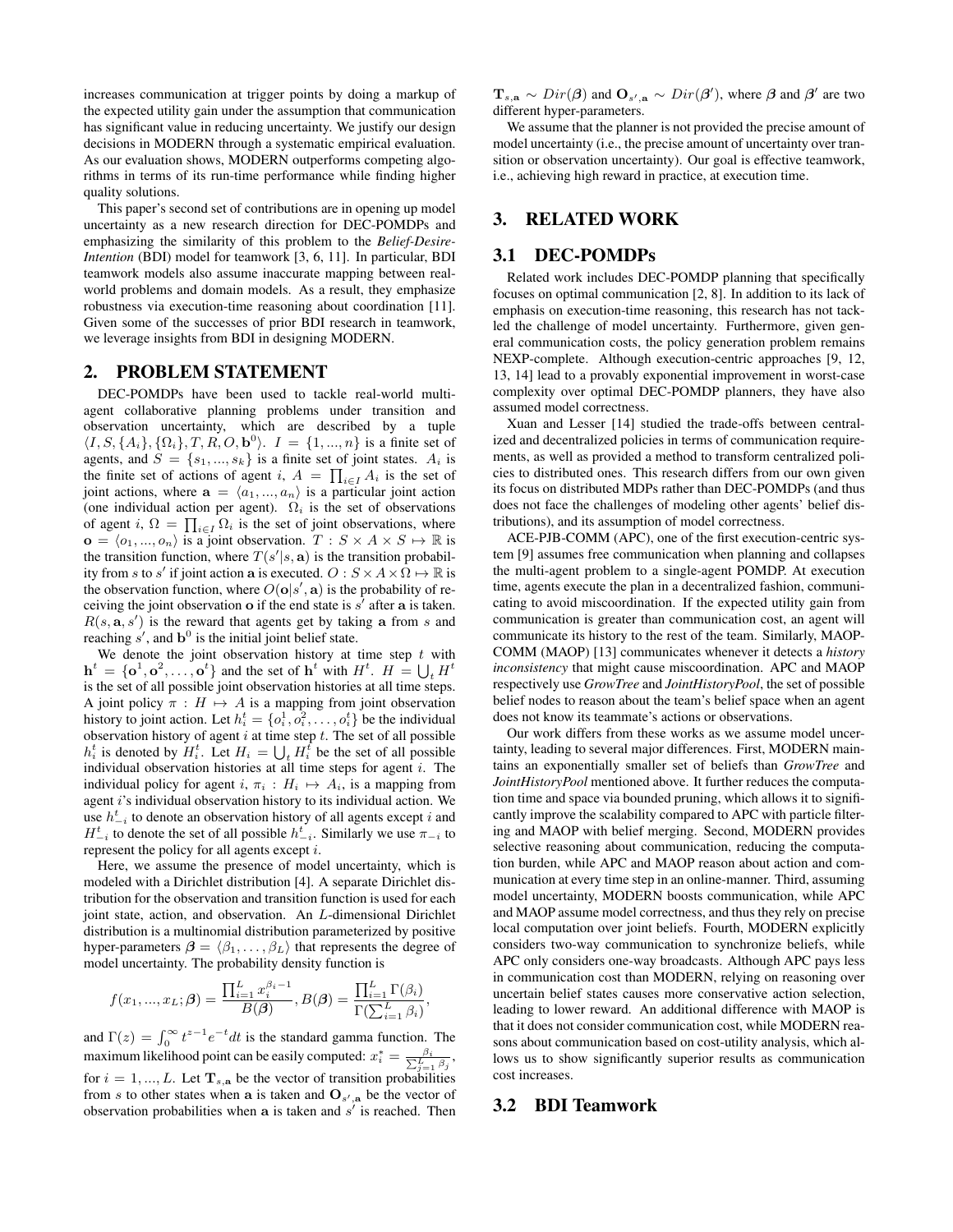While BDI is unable to quantitatively reason about costs and uncertainties, nevertheless, there have been some successes in prior BDI work [3, 6, 11]. Here, we draw upon three key ideas from BDI teamwork in MODERN. First, BDI approaches focus on execution and thus emphasize the execution-time teamwork reasoning rather than plan-time reasoning, as a pre-planned team coordination may lead to dramatic failures when unanticipated events occur. BDI teamwork frameworks simplify planning by focusing on team-oriented programs that abstract away from "low-level coordination," instead shifting coordination reasoning (i.e., communication) to execution time. This in essence is similar to the executioncentric DEC-POMDP framework. Second, agents differentiate between individual actions and actions that require interaction with others; in many teamwork domains agents are seen to act individually for significant portions of the task performance and then occasionally perform a tightly coupled action. Third, agents only reason about communication when the plan requires interactions with others; agents do not reason about communication at every step. For example, key teamwork execution systems have been based on joint commitments [6]. A joint commitment between two agents to a joint goal  $P$  leads to two types of communication:

- In order to form a joint commitment, an agent requests others to commit to its goal, P. We refer to this as "asking," and here an agent's action changes based on response from the other agent.
- Once jointly committed to  $P$ , if an agent privately comes to believe that  $P$  is achieved, unachievable, or irrelevant, it communicates this to its teammates. We refer to this as "telling." The other agent's action changes due to the communication.

## 4. DESIGN DECISIONS

During planning, MODERN has a standard single-agent POMDP planner [5] plan a policy for the team of agents by assuming zero-cost communication. Then, at execution-time, agents model other agents' beliefs and actions, reason about when to communicate with teammates, reason about what action to take if not communicating, etc.

MODERN's design is driven by the model uncertainty, leading to three major novel ideas. MODERN (i) maintains a very small set of beliefs to reason about other agents because a complete set of joint beliefs (which may be erroneous under model uncertainty) is not well-justified, (ii) selectively reasons about communication to reduce execution-time computational burden because precise reasoning at every step does not provide additional benefits, but rather exacerbates the computational problems, and (iii) simplifies its decision-theoretic reasoning and marks up the expected utility gain to overcome model uncertainty by boosting communication at trigger points.

Thus, *it is precisely due to model uncertainty* that MODERN simplifies modeling and reasoning about other agents by maintaining a bounded approximate model (compared to previous work [9, 13] which maintains a very detailed model). Instead, MODERN boosts communication at trigger points. As shown in our experimental results, it is precisely due to this aggressive reliance on communication rather than detailed reasoning that MODERN outperforms its competitors who are much more reliant on their models of other agents. We describe these ideas in the following.

#### 4.1 Modeling Other Agents

In contrast with the complete tree of joint beliefs in [9, 13], MODERN maintains an approximate and exponentially smaller set of beliefs to model other agents via (i) *Individual estimate of joint Beliefs (IB)* and (ii) *Bounded Pruning*.

IB is a concept used in MODERN to decide whether or not communication would be beneficial and to choose a joint action when not communicating. IB can be conceptualized as a subset of team beliefs that depends on an agent's local history, leading to an exponential reduction in belief space compared to *GrowTree* mentioned earlier. In particular, for two agents,  $GrowTree$  has  $(|o_1||o_2|)^t$  number of nodes for the team while IB maintains only  $|o_1|^t$  or  $|o_2|^t$ number of nodes, where  $|o_i|$  is the number of agent is local observations, and t is a time step.  $IB<sup>t</sup>$  describe the set of nodes of the possible belief trees of depth t. Each node  $\theta$  in IB<sup>t</sup> has a tuple consisting of  $\langle \mathbf{b}(\theta), \mathbf{h}(\theta), \mathbf{a}(\theta), p(\theta) \rangle$ , where  $\mathbf{b}(\theta)$  is the joint belief given that  $h(\theta)$ ,  $h(\theta)$  is the joint observation history,  $a(\theta)$  is the joint action obtained from a given policy tree, and  $p(\theta)$  is the likelihood of observing  $h(\theta)$ .

For example, consider a  $2\times3$  grid world with two agents (see Figure 1). The agents can wait  $(W)$  or move in 4 directions. The team's goal is to perform a joint task  $(P_i, e.g.,$  defusing a bomb) or individual task  $(P_i, e.g., charging the battery)$  at pre-specified locations to achieve a high reward. There are three observations per agent: *location-of-joint-task* (o), *not-location-of-any-task* ( $\bar{o}$ ), and *location-of-individual-task* ( $\hat{o}$ ). We will describe the domain in detail later in Section 6. An agent's IB in this domain can be represented as a tree shown in Figure 2. The initial distribution of possible joint beliefs is composed of a single leaf at belief  $\mathbf{b}^0$ , the starting belief of the team, with probability 1 and an empty observation history. Suppose that the team chooses to execute the action  $\langle Move_{east}, Move_{west} \rangle$ . The IB of each agent only maintains nodes that are consistent with its local observation history. Thus, IB for agent 1 has 3 nodes in total,  $\langle o, o \rangle$ ,  $\langle o, \overline{o} \rangle$ ,  $\langle o, \hat{o} \rangle$  assuming that agent 1's local observation is o, while a joint team belief such as *GrowTree* maintains a full tree consisting of 9 nodes at time horizon 1. This shows how our individual model can be much smaller than the joint team belief. However, the number of possible beliefs in IB grows rapidly, particularly when agents choose not to communicate for long time periods.

Hence, we propose a new pruning algorithm that provides further savings. In particular, it keeps a fixed number of *most likely* beliefs per time step in IB. Our pruning method first expands beliefs using the Bayes update rule and then selects the most likely belief at each time step until the selected number of beliefs reaches a pre-defined upper-limit. This reduced belief set is used to detect trigger points and reason about communication in MODERN. Note that MODERN uses a *sync* action in communication (discussed below) that is useful to ensure that all agents create an identical belief. This provides a way to ascertain the team's joint status and avoid miscoordination.



Figure 1: Illustrative Domain

#### 4.2 When to Reason: Trigger Points

The policy provided to each agent from MODERN's planning maps the agent team's joint observation to joint actions of the team. Unlike APC or MAOP, MODERN does not require agents to reason from scratch about what action or communication to execute at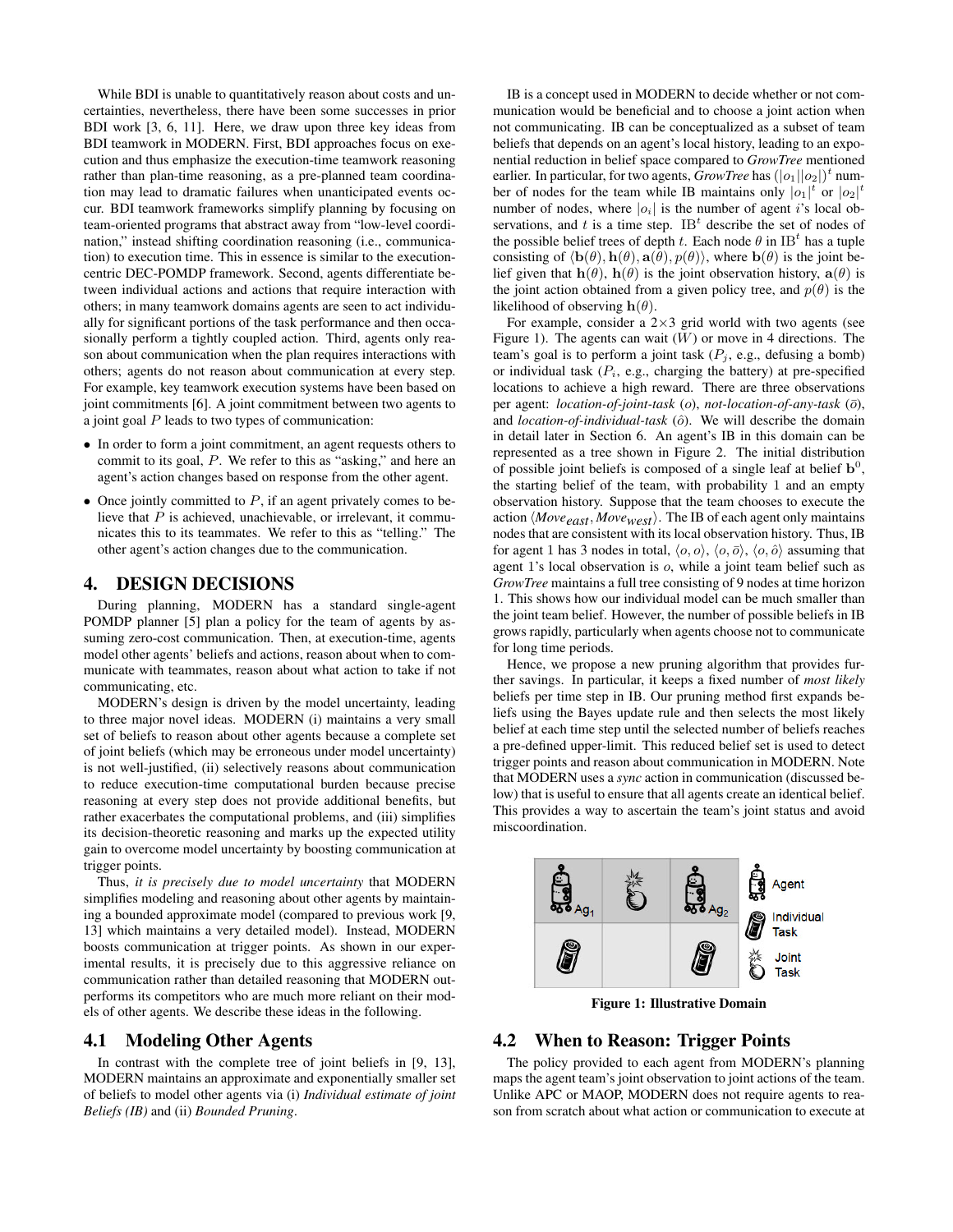

Figure 2: Example of an individual belief maintained by agent $_1$ 

every time step. Instead, agents follow the provided policy, mapping their own observation in the policy to their own action, except at trigger points inspired by joint commitments. Note that trigger points include any situation involving ambiguity in mapping an agent's observation to its action in the joint policy. The key idea is that in sparse interaction domains, agents will not have to reason about coordination at every time step and only infrequently encounter trigger points, thus significantly reducing the burden of execution-time reasoning. First, we define trigger points inspired by BDI teamwork:

**Definition** Time step  $t$  is a trigger point for agent  $i$  if either of the following conditions are satisfied.

**Asking** Let  $h_i^t$  be the actual individual observation history of agent i. Time step  $t$  is an Asking trigger point for agent  $i$  if there exist two different  $h_{-i}^t, \tilde{h}_{-i}^t \in H_{-i}^t$  such that  $\pi_i(\mathbf{h}^t) \neq \pi_i(\tilde{\mathbf{h}}^t)$ , where  $\mathbf{h}^t = h^t_i \otimes h^t_{-i}$  and  $\tilde{\mathbf{h}}^t = h^t_i \otimes \tilde{h}^t_{-i}$ .

Telling Time step  $t$  is a Telling trigger point for agent  $i$  if there exists at least one  $h_{-i}^t \in H_{-i}^t$ , and two different  $h_i^t, \tilde{h}_i^t \in H_i^t$ , such that  $\pi_{-i}(\mathbf{h}^t) \neq \pi_{-i}(\tilde{\mathbf{h}}^t)$ , where  $\mathbf{h}^t = h^t_i \otimes h^t_{-i}$  and  $\tilde{\mathbf{h}}^t = \tilde{h}^t_i \otimes h^t_{-i}$ .

Let us consider the example discussed in Section 4.1. As shown in Figure 2, there is no ambiguity when selecting a joint action at  $t=0$ . Thus, no trigger point is detected and the agents select a joint action,  $\langle Move_{east}$ ,  $Move_{west}$ , from the given policy. At t=1, agent 1 detects a trigger point by the *asking* condition because agent 1's action choice is affected by agent 2's local observation: either  $P_i$  if agent 2 observes o or W if agent 2 observes  $\bar{o}$  or  $\hat{o}$ . Thus, agents start reasoning about communication.

## 4.3 Reasoning at Trigger Points

MODERN's reasoning about communication is governed by the following formula:  $f(\kappa, t) \cdot (U_{\rm C}(i) - U_{\rm NC}(i)) > \sigma$ , where  $\kappa$  is a markup rate, t is a time step,  $U_C(i)$  is the expected utility of agent i if agents were to communicate,  $U_{\text{NC}}(i)$  is the expected utility of agent i when it does not communicate, and  $\sigma$  is a given communication cost. The two novelties in MODERN's reasoning are how it computes  $U_{\rm C}(i)$  and  $U_{\rm NC}(i)$ , and how it uses the markup function  $f(\kappa, t)$ . Both of these are motivated by model uncertainty.

In MODERN, agents reason about whether or not communication would be beneficial. If they do communicate, all agents synchronize by sending all local observation histories to others. Thus, all the agents reach a specific belief node,  $\theta$ , and can choose a joint action for the team. Otherwise, if no agent chooses to communicate, each agent chooses the best locally optimal action based on estimated most likely actions of the other agents. Computation of  $U_{\rm C}(i) - U_{\rm NC}(i)$  is performed as following:

$$
U_{\rm C}(i) = \sum_{\theta \in \rm IB_i} p(\theta) \cdot V(\mathbf{b}(\theta), \mathbf{a}(\theta)),
$$
  
\n
$$
U_{\rm NC}(i) = \max_{a_i \in A_i} U_{\rm IB_i}(\langle a_i, a_{-i}^* \rangle),
$$

| Table 1: Markup values: experimental observations |        |                          |                          |  |  |  |  |  |
|---------------------------------------------------|--------|--------------------------|--------------------------|--|--|--|--|--|
|                                                   |        | Sparse-interaction       | Highly-coupled           |  |  |  |  |  |
|                                                   | Low    | $\kappa$ =1.0            | $\kappa=1.0$             |  |  |  |  |  |
|                                                   | Medium | $1.0<\kappa<2.0(*)$      | $\kappa=1.0$             |  |  |  |  |  |
|                                                   | High   | $1.0 < \kappa < 1.5 (*)$ | $1.0 < \kappa < 1.5$ (*) |  |  |  |  |  |

$$
a_{-i}^{*} = a_{-i}(\theta^{*}) \text{ s.t. } \theta^{*} \in \Theta,
$$
  

$$
U_{\text{IB}_i}(\mathbf{a}) = \sum_{\theta \in \text{IB}_i} p(\theta) \cdot V(\mathbf{b}(\theta), \mathbf{a}),
$$

where  $V(\mathbf{b}, \mathbf{a})$  is the expected utility when an action  $\mathbf{a}$  is taken at belief state **b**.  $a_{-i}^*$  is agent *i*'s estimate of the most likely action of all other agents. This is greedily selected using the most likely sequence,  $\Theta$ , at every time step, where agent *i* optimistically assumes that all other agents obtain the most likely observations.  $U_{\text{C}}(i)$  is calculated by considering two-way synchronization, which emphasizes the benefits from communication.  $U_{\text{NC}}(i)$  is computed based on the individual evaluation of heuristically estimated actions of other agents.

The markup function,  $f(\kappa, t)$ , helps agents to reduce uncertainty among team members by marking up the expected utility gain from communication rather than perform precise local computation over erroneous models. In this work, we use an exponential markup rate,  $f(\kappa, t) = \kappa^t$ . Because uncertainty among team members increases as time passes, the markup rate should increase according to the time step. An optimal markup function,  $f(\kappa, t)$ , can lead to substantial improvements. While we do not have a theoretical method of computing  $\kappa$ , our extensive experimental results illustrate some potential guidelines for setting  $\kappa$ . In Table 1, (\*) indicates where  $\kappa$  significantly impacts the overall performance. In particular, when communication cost  $(\sigma)$  is low, marking up appears to have little impact on total expected reward, hence we suggest  $\kappa$ =1.0 (row 2, columns 2 and 3). In a sparse-interaction domain, when  $\sigma$ is medium,  $\kappa$  significantly impacts the overall performance, thus 1.0<  $\kappa$  <2.0 appears to be beneficial (row 3, column 2). When  $\sigma$ is high, overestimating  $\kappa$  can degrade performance, thus  $\kappa$  between 1.0 and 1.5 is suggested (row 4, columns 2 and 3). We empirically justify this heuristic in Section 6.

## 5. THE MODERN ALGORITHM

The MODERN algorithm first takes a provided single joint policy from the offline planning as means for the underlying decision making. Each node in IB is expanded using possible observations and joint actions from the given policy, and then MODERN detects trigger points based on the belief tree. Once the agents detect a trigger point, they reason about whether or not communication would be beneficial, as discussed in the previous section. If agents do not detect trigger points, this implies there is little chance of miscoordination, and they take individual actions as per the given policy.

MODERN is presented in detail in Algorithm 1. The joint policy  $\pi$  is provided as an input to MODERN. On line 1, the initial distribution of possible beliefs,  $IB^0$ , is composed of a single node at belief  $\mathbf{b}^0$  (the starting belief of the team), which has probability 1, an empty observation history, and a joint action,  $a^0$ , which is described by the root of  $\pi$ . In line 6, IB is updated by the standard Bayes update rule. Then, MODERN decides whether or not a trigger point exists on the current time step (line 7). If a trigger point is detected, MODERN reasons whether the expected utility gain caused by communication justifies communication cost (lines 9–19). Specifically, when a trigger point is detected, agent  $i$  communicates when the expected utility gain by communication is higher than a given communication cost. Otherwise, the agent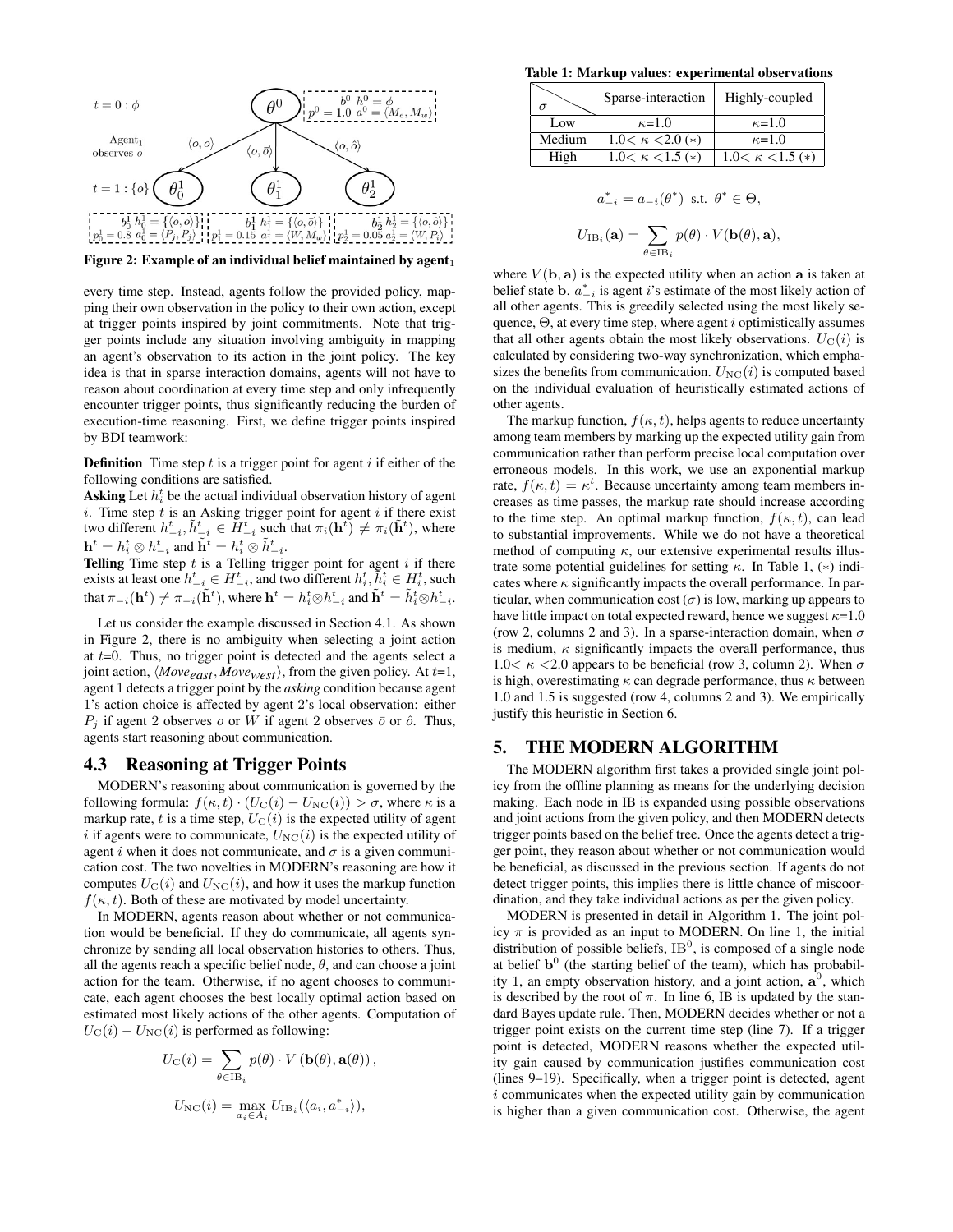simply selects and executes its action from  $\pi$ . When agents decide to communicate, they share their local histories (i.e., synchronize their histories). Agents can then know the actual joint observation histories and execute the joint action given by the policy (line 17). Otherwise, they execute the estimated best joint action (line 19). If the trigger point is not detected, agents take their individual actions from  $\pi$  (line 21).

As an example, again consider the  $2\times3$  grid domain from Figure 1. MODERN first initializes IB with a single node that has the initial belief,  $\mathbf{b}^0$ , with likelihood  $p^0 = 1.0$  (line 1). The initial joint action  $\mathbf{a}^0 = \langle M_e, M_w \rangle$  is obtained from the provided policy (line 2). Then the two agents execute their local actions respectively: agent 1 moves east and agent 2 moves west to approach the task location. As illustrated in Figure 2, agent 1 observes  $o$ , i.e., it is at the joint task location. It expands  $IB<sub>1</sub>$  considering all possible joint observations that are consistent with  $o$ :  $\langle o, o \rangle$ ,  $\langle o, \overline{o} \rangle$ , and  $\langle o, \hat{o} \rangle$ . At the same time, agent 2 also updates IB<sub>2</sub> based on its local observation (line 6). At  $t = 1$ , agent 1 checks whether the current situation meets any of the trigger point conditions (line 7). According to  $IB<sub>1</sub>$ , we see that agent 1's local action is affected by agent 2's observation, and thus a trigger point is detected by the *asking* condition. Because a trigger point is detected at  $t = 1$ , agent 1 reasons whether communication would be beneficial to improve team performance. First, it computes  $U_C(1) = 0.8V(\mathbf{b}_0^1, \mathbf{a}_0^1) + 0.15V(\mathbf{b}_1^1, \mathbf{a}_1^1) +$  $0.05V(\mathbf{b}_2^1, \mathbf{a}_2^1)$  (line 9). Then, agent 1 considers possible individual actions given by the policy:  $\{P_j, W\}$  (line 10), and estimates the most likely action of agent 2 assuming agent 2 keeps obtaining the most likely observation (line 11). Let us assume agent 2's most likely action is  $P_j$  (i.e., performing a joint task). Then,  $U_{\rm NC}(1) \;=\; \max\{0.8 V({\bf b}_0^{\rm j},\langle P_j,P_j\rangle) \,+\,0.15 V({\bf b}_1^1,\langle P_j,P_j\rangle) \,+$  $0.05V(\mathbf{b}_2^1,\langle P_j,P_j\rangle ), 0.8V(\mathbf{b}_0^1,\langle W,P_j\rangle) + 0.15V(\mathbf{b}_1^1,\langle W,P_j\rangle) +$  $(0.05V(\mathbf{b}_2^1, \langle W, P_j \rangle))$  (line 13). Agent 1 then checks whether the utility gain,  $f(\kappa, 1) \cdot (U_C(1) - U_{NC}(1))$ , is greater than the communication cost  $\sigma$  (line 14). If so, it communicates (line 15), otherwise it selects the estimated best action based on  $U_{\text{NC}}(1)$  (line 19). If no trigger point is detected, agents execute their local actions from the given policy tree (line 21).

Algorithm 1 MODERN(JOINTPOLICY  $\pi$ , AGENTINDEX i)

1: {Initialize individual estimate  $IB_i^0; \tau \leftarrow false$ } 2:  $\{a^0 \leftarrow \pi(\text{IB}_i^0);$  Execute a local action  $a_i^0\}$ 3: for  $t = 1, ..., T - 1$  do<br>4:  $\sigma_i^t \leftarrow$  Get the observat 4:  $o_i^t \leftarrow$  Get the observation from the environment 5:  $h_i^t \leftarrow$  Update agent *i*'s own local history with  $o_i^t$ 6:  $IB_i^t \leftarrow \text{EXPAND}(IB_i^{t-1}, o_i^t)$ 7:  $\tau \leftarrow$  DETECTTRIGGERPOINT $(\pi, IB_i^t)$ 8: if  $\tau = true$  then<br>9:  $U_C \leftarrow \sum_{\alpha \in \mathbb{N}}$ 9:  $U_{\mathcal{C}} \leftarrow \sum_{\theta \in \mathcal{B}_{i}^{t}} p(\theta) \cdot V(\mathbf{b}(\theta), \mathbf{a}(\theta))$ 10:  $A_i^t \leftarrow {\pi_i(\mathbf{h}^t(\theta)) | \theta \in \text{IB}_i^t}$ 11: a  $\sum_{i=1}^{k} a_{-i}(\theta^*)$  $12:$  $\mathbf{a}_i^* \leftarrow \arg \max_{a_i \in A_i^t} \sum_{\theta \in \text{IB}_i^t} p(\theta) V\left(\mathbf{b}(\theta), \langle a_i, a_{-i}^* \rangle\right)$ 13:  $U_{\text{NC}} \leftarrow \sum_{\theta \in \text{IB}_i^t} p(\theta) \cdot V(\mathbf{b}(\theta), \langle a_i^*, a_{-i}^* \rangle)$ 14: if  $f(\kappa, t) \cdot (U_C - U_{NC}) > \sigma$  then 15: Sync  $h_i^t$  with other agents 16: IB<sup>t</sup><sub>i</sub> ← Update via communicated joint history **h**<sup>t</sup>  $\frac{17}{18}$  $a_i^t \leftarrow \pi_i(\mathrm{IB}_i^t); \ \tau \leftarrow false$ else  $19:$  $i^t \leftarrow a_i^*$ 20: else  $21:$  $t_i^t \leftarrow \pi_i(\mathrm{IB}_i^t)$ 22: Execute the action  $a_i^t$ 

## 6. EMPIRICAL VALIDATION

We evaluate the performance of MODERN on several domains and compare it with two previous techniques: APC [9] and MAOP [13]. Since APC and MAOP have only limited abilities to scale up to large domains, we first show results in small domains. Then, we scale up MODERN and show results for larger domains. The *planning* time for all algorithms is identical and thus we only measure the average execution-reasoning time per agent.

Noise in transition matrix and observation matrix follow a Dirichlet distribution (which is not known by the planner or the agents). The level of model error is represented by a parameter  $\alpha$  $(\sum_{i}^{L} \beta_{i})$  in Dirichlet distribution: error *increases* as  $\alpha$  *decreases.* We evaluate the performance of MODERN under four different amounts of error by varying  $\alpha$  from 10 to 10000. The experiments were run on Intel Core2 Quadcore 2.4GHz CPU with 3GB main memory. All techniques were evaluated for 600 independent trials throughout this section. We report the average rewards.

#### 6.1 Domain Descriptions

**Small Grid Domains:**  $1 \times 5$  and  $2 \times 3$  domains were used for evaluation. In both domains, there are two agents trying to perform one joint task. In the  $1\times 5$  grid domain, each agent has three actions: *move east*, *move west* and *perform joint task*. Each agent can obtain two observations: whether or not it is at a joint location. In this domain, we have 50 joint states, 9 joint actions and 4 joint observations. In the 2×3 grid, each agent has two additional actions: *move north* and *move south*. There are 72 joint states, 25 joint actions and 4 joint observations in this configuration. In both configurations, each movement action incurs a small penalty of -0.2. The joint task requires that both agents perform the task together at the joint location. If the joint task is successfully performed, a reward of +10 is obtained. If only one agent performs the joint task or the joint task action is performed at the wrong location (i.e., miscoordination), a penalty of -5 or -2 is given to the team, respectively.

Large Grid Domain: In Sections 6.3–6.5, we consider a scale-up of the  $2\times3$  grid domain since we can quickly solve the small grid domains. As shown in Figure 1, two individual tasks are added to the grid, which require only one agent to perform. In this new domain, each agent has one additional observation regarding an individual task location and two additional actions: *perform individual task* and *wait*. The number of joint states is 288, the number of joint actions is 49, and the number of joint observations is 9. If any agent performs the individual task action at the correct location, the team receives a reward of +5. If both agents try to perform the same individual task, the team reward will be unchanged (+5). On the other hand, if an agent attempts to perform the individual task at any incorrect location, a penalty of -1 will be assessed. If an agent chooses the action *wait*, there will be no penalty or reward.

Dec-Tiger Domain: The fourth domain used for our evaluation is the Dec-Tiger domain [7]. It has 2 joint states, 4 joint observations, and 9 joint actions. In this domain, miscoordination happens when both agents open the door with the tiger or when each agent opens a different door. We included this domain because APC was built specifically for this domain. While MODERN focuses on domains where interactions among agents are sparse, the tiger domain has highly coupled actions among agents.

## 6.2 Comparison: Solution Quality

We compared the average rewards achieved by all algorithms for three different communication costs in two small grid domains and the tiger domain. The communication costs are selected proportional to the expected value of the policies: 5%, 20%, and 50%. The time horizon was set to 3 in this set of experiments.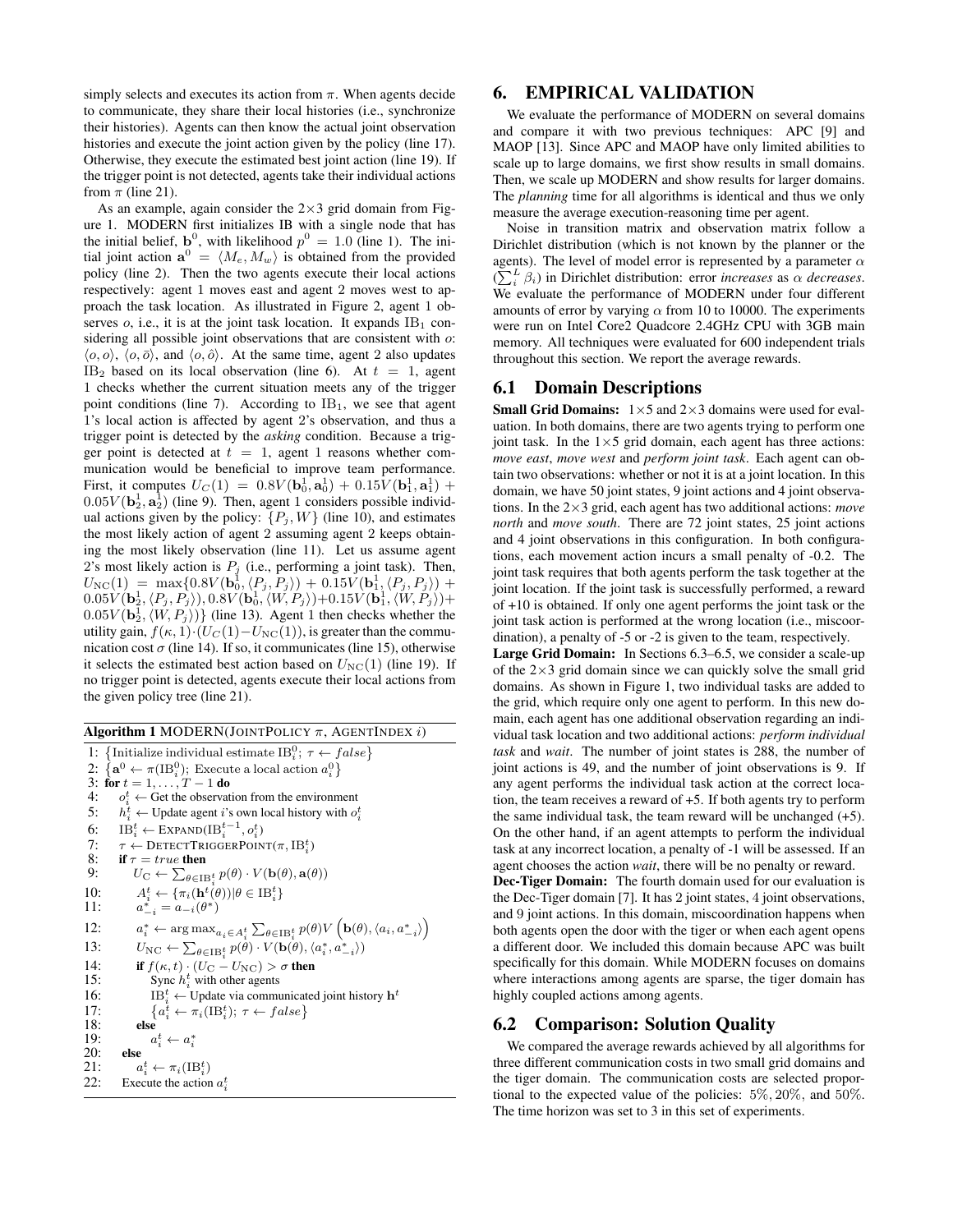| $1\times 5$ Grid |                 |                | $2\times3$ Grid                    |            |             | Dec-Tiger                          |                |         |             |                |                |        |             |
|------------------|-----------------|----------------|------------------------------------|------------|-------------|------------------------------------|----------------|---------|-------------|----------------|----------------|--------|-------------|
| $\sigma$         | $\alpha$        | $MD(\kappa_1)$ | $\overline{\mathrm{MD}}(\kappa_2)$ | <b>APC</b> | <b>MAOP</b> | $\overline{\mathrm{MD}}(\kappa_1)$ | $MD(\kappa_2)$ | APC     | <b>MAOP</b> | $MD(\kappa_1)$ | $MD(\kappa_2)$ | APC    | <b>MAOP</b> |
|                  | 10              | 5.36           | 5.38                               | $-1.20$    | .52         | 5.28                               | 5.30           | $-2.25$ | $-0.36$     | 11.45          | 11.36          | 12.56  | $-3.09$     |
| 5%               | 50              | 5.24           | 5.11                               | $-1.20$    | 49.،        | 5.28                               | 5.33           | $-2.04$ | $-0.68$     | 10.95          | 10.94          | 11.92  | $-3.44$     |
|                  | 100             | 5.16           | 5.20                               | $-1.20$    | l.47        | 5.02                               | 5.03           | $-1.85$ | $-0.63$     | 11.18          | 11.23          | 12.33  | $-3.37$     |
|                  | 10000           | 4.46           | 4.38                               | $-1.20$    | 1.13        | 4.62                               | 4.61           | $-1.80$ | $-0.78$     | 10.92          | 10.96          | 11.92  | $-3.51$     |
|                  | 10              | 4.70           | 4.65                               | $-1.20$    | 0.38        | 4.62                               | 4.68           | $-1.20$ | $-1.47$     | 8.35           | 8.41           | 10.70  | $-5.69$     |
| 20%              | 50              | 4.58           | 4.71                               | $-1.20$    | 0.28        | 4.62                               | 4.66           | $-1.20$ | $-1.72$     | 7.59           | 7.56           | 10.64  | $-6.13$     |
|                  | 100             | 4.50           | 4.46                               | $-1.20$    | 0.28        | 4.36                               | 4.40           | $-1.20$ | $-1.68$     | 8.09           | 8.11           | 10.55  | $-6.04$     |
|                  | 10000           | 3.80           | 3.71                               | $-1.20$    | $-0.12$     | 3.96                               | 3.91           | $-1.20$ | $-1.86$     | 7.77           | 7.73           | 10.31  | $-6.21$     |
|                  | $\overline{10}$ | 3.38           | 3.39                               | $-1.20$    | $-1.90$     | 3.30                               | 3.29           | $-1.20$ | $-3.69$     | 0.24           | 0.17           | $-6.0$ | $-11.78$    |
| 50%              | 50              | 3.26           | 3.25                               | $-1.20$    | $-2.15$     | 3.30                               | 3.34           | $-1.20$ | $-3.80$     | $-0.81$        | $-0.80$        | $-6.0$ | $-12.40$    |
|                  | 100             | 3.18           | 3.16                               | $-1.20$    | $-2.12$     | 3.04                               | 3.06           | $-1.20$ | $-3.79$     | $-1.42$        | $-1.39$        | $-6.0$ | $-12.27$    |
|                  | 10000           | 2.48           | 2.52                               | $-1.20$    | $-2.61$     | 2.64                               | 2.62           | $-1.20$ | $-4.01$     | $-1.18$        | $-1.26$        | $-6.0$ | $-12.51$    |

Table 2: Comparison MODERN (MD) with APC and MAOP: Average Performance in Small Domains

Table 3: Average Number of Messages in Small Domains ( $\alpha$ =10,  $\kappa$ =1.0)

|          | $1\times 5$ Grid |      |             | $2\times3$ Grid |       |             | Dec-Tiger     |      |             |
|----------|------------------|------|-------------|-----------------|-------|-------------|---------------|------|-------------|
| $\sigma$ | <b>MODERN</b>    | APC  | <b>MAOP</b> | <b>MODERN</b>   | APC - | <b>MAOP</b> | <b>MODERN</b> | APC  | <b>MAOP</b> |
| $5\%$    | l.95             | 0.05 | .72         | 1.99            | 0.53  | l.68        | 3.22          | . 86 | 0.87        |
| 20%      | 1.87             | 0.05 | .72         | 1.90            | 0.03  | l.68        | 2.44          | . 86 | 0.87        |
| 50%      | .80              | 0.03 | .72         | 1.81            | 0.02  | 1.68        | 2.38          | 0.0  | 0.87        |

In Table 2,  $\sigma$  in column 1 displays the different communication cost and  $\alpha$  in column 2 represents the level of model error. Columns 3–6 display the average reward achieved by each algorithm in the  $1\times5$  grid domain. Columns 7–10 show the results in the 2×3 grid domain. Columns 11–14 are for the multi-agent tiger domain. For the markup function in MODERN (MD in Table 2),  $\kappa_1 = 1.0$  and  $\kappa_2$ =1.25 were used. We performed experiments with a belief bound of 10 nodes per time-step for our algorithm.

Table 2 shows that MODERN (columns 3–4, and 7–8) significantly outperformed APC (columns 5 and 9) and MAOP (columns 6 and 10) in the grid domains that have sparse interactions. MOD-ERN received statistically significant improvements (via t-tests,  $p<0.01$ ), relative to other algorithms.

In the highly-coupled tiger domain, APC (column 13) had slightly higher reward than MODERN (columns 11–12) when communication cost was low (5%, rows 3–6) or medium (20%, rows 7–10), but the difference was only about 10% in reward. However, when communication cost was high (50%, rows 11–14), MODERN outperformed APC. In particular, even at this high communication cost, MODERN selectively utilized communication to successfully perform a joint task, and thus it achieved higher reward. MAOP (column 14) showed the worst results regardless of  $\alpha$  and  $\sigma$ . We discuss more in detail below.

Table 2 also shows that as communication cost increases, the reward obtained by all three algorithms decreases since agents have to pay more to avoid miscoordination or face higher chance of miscoordination with less communication, both leading to lower solution quality. For instance, when model uncertainty was high (i.e.,  $\alpha$ =10), the average reward decreased as communication cost increased from 5% (row 3) to 50% (row 11). The average reward of MAOP is directly affected by communication cost since it does not consider this communication cost during reasoning. As shown in Table 3, MAOP triggered the same number of communications regardless of communication cost.

Another trend in Table 2 is that the solution quality generally increases with a lower  $\alpha$ . For example, when communication cost was low (5%), as model uncertainty increased (i.e.,  $\alpha$  decreased from 10000 (row 6) to 10 (row 3)), the average reward increased.

Inclusion of model uncertainty into communication reasoning allows for better use of communication to reduce miscoordination. Thus, when model uncertainty increases, execution-centric algorithms get better results. Specifically, when model uncertainty is high, the true transition and observation probabilities in the world have larger differences from the values in the given model; more model uncertainty means more models with higher probabilities of success or failure. When the true probabilities are lower than given model values, agents recover in models with high failure probability using communication and thus avoid huge penalties. When the true values are higher, agents exploit gains in models with high success probability by successfully performing joint actions leading to a higher solution quality. This results in higher average reward.

For instance, consider a  $1\times 5$  grid world with two agents. An agent continues to move as long as it believes that it is not at the target location and performs the joint action when it believes that it is at the target location. There are the following four possibilities: (1) both agents believe that they are at the target location, are at the target location, and they thus successfully perform the joint action and achieve a reward of +9.2; (2) both agents do not believe that they are at the target location, and they thus do not attempt the joint action and achieve a reward of -1.2; (3) both agents believe that they are at the target location but one or both of them are not at the target location, and they thus fail to perform the joint action and achieve a reward of -2.8; and (4) exactly one agent believes that it is at the target location, and it thus attempts the joint action alone and achieve a reward of -6.0. In this case, more model uncertainty results in more models with higher probabilities of success or failure (i.e., not case #2). MODERN, by using a better strategy for reasoning about communication at execution time, improves the probability of achieving success (case #1) and exploits gains from them. Additionally, communication decreases the likelihood that the agents fall into cases #3 and #4, which have large negative rewards, and instead fall into case #2, which has a smaller negative reward by exchanging the observation history at the right moment. On the other hand, when model uncertainty is low, it will have lower occurrences of cases #1, #3, or #4 than higher model uncertainty. Thus, the benefits obtained by either higher success probabilities (case #1) or by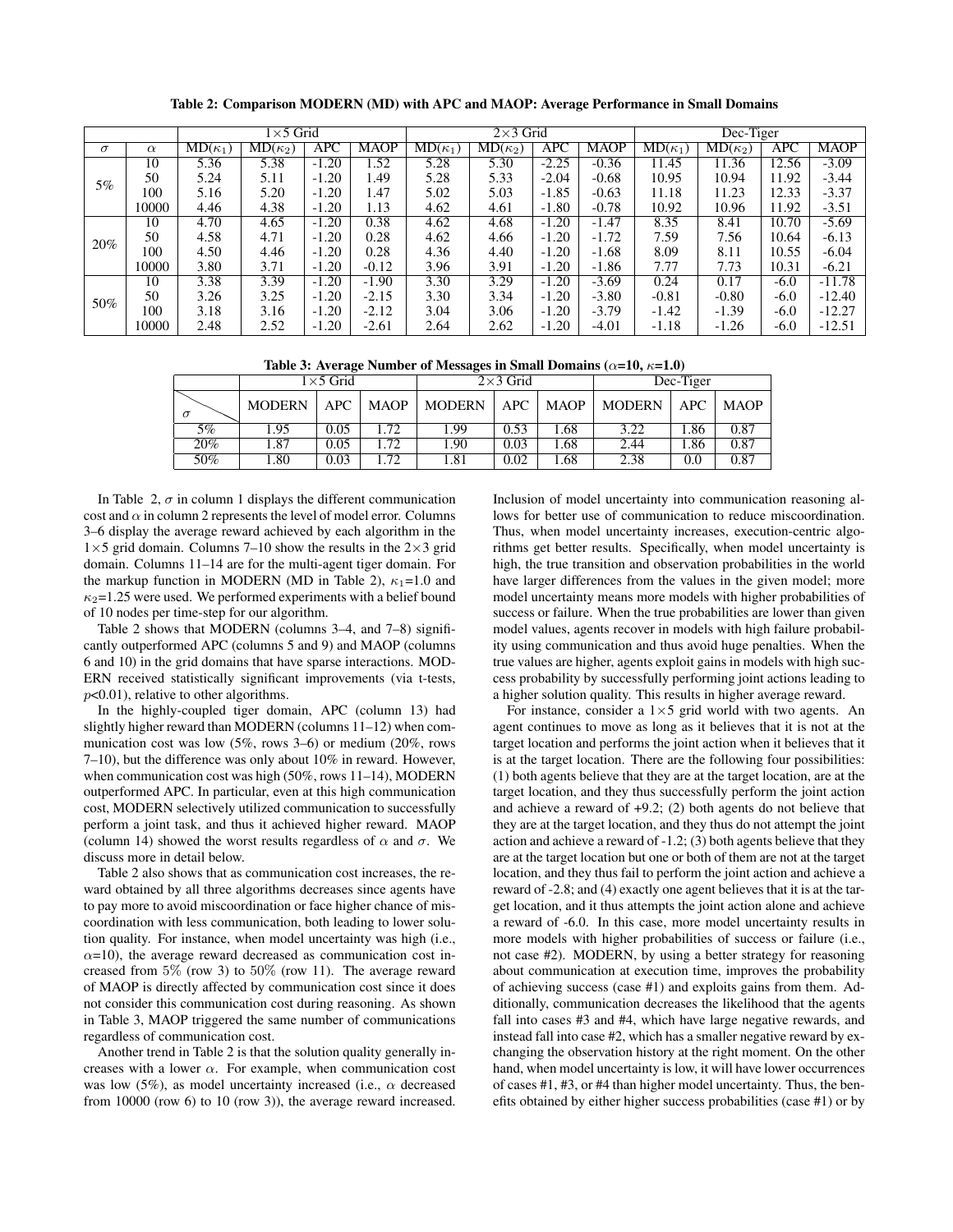avoiding miscoordination by execution-time communication (case #3 or #4) decrease. As a result, MODERN can lead to a higher average team reward with higher model uncertainty.

By exploiting better use of communication, MODERN is more robust to model uncertainty than other methods. In Table 2, MOD-ERN's gain with more model uncertainty is higher than gains of MAOP and APC in most cases. For instance, when communication cost was small ( $\sigma$ =5%) in the 1×5 grid domain, MODERN gained 0.9–1.0 reward with model uncertainty (columns 3–4) while MAOP only gained 0.39 (column 6). APC showed no reward gain with model uncertainty as shown in the table (column 5).

In these small domains, the average reward in MODERN was similar regardless of the markup rate (columns 3–4, 7–8, and 11– 12). *Indeed, without carefully tuning* κ *(e.g.,* κ*=1.0), MODERN's rewards were still statistically significantly higher than others.*

The results in Table 2 show that even though MODERN uses exponentially smaller models, it achieves significantly higher reward, and Table 3 reveals why. Rows show different communication cost and columns display the number of messages for each algorithm in different domains. For example, in the  $1\times 5$  grid domain, MOD-ERN (column 2) used more communications than other algorithms (columns 3 and 4). Comparing MODERN and APC, MODERN communicates significantly more messages, paying the high communication cost but achieving higher returns. However, APC very rarely communicates, relying on its full *GrowTree* to perform a coordinated joint action. MODERN communicates more because it anticipates higher expected reward after performing a *sync*; with more conservative communications APC fails to anticipate them. As a result, agents in APC are fully coordinated, but are only able to perform the least harmful joint action (e.g., move). On the other hand, agents in MODERN can realize that they are at the joint location via communication and then achieve higher reward by performing the joint task.

## 6.3 Comparison: Runtime

Here, we compare the average (execution) runtime per agent of the algorithms. MODERN used 10 belief nodes for the bounded pruning (for small domains, this limit was never reached). Communication cost was 5% of the expected utility. The maximum runtime per trial was set to 1,800 seconds. As shown in Table 4, all algorithms showed similar



results in the tiger domain. In small  $1\times 5$  and  $2\times 3$  grid domains, MODERN and APC took similar amounts of time. The runtime of MAOP was 1.39–1.89 times that of MODERN's runtime in both domains, where this difference was statistically significant (via ttests,  $p<0.01$ ). We also tested the algorithms in a scaled-up  $2\times3$ grid domain with longer time horizon (T=5). MAOP was not able to finish running within the time limit. APC uses a particle filtering technique to improve speed, but even with only one particle, APC took about more than half hour to finish a trial, exceeding the time limit, whereas MODERN took less than 125 seconds.

We then ran experiments in the larger grid domain with increased time horizons. Figure 3 shows the runtime on the y-axis and the time horizon on the x-axis. We tested the algorithm under two different communication costs: 5% (low) and 50% (high). MAOP



Figure 4: Benefit of the markup function: three communication costs are tested per domain.

| Table 4: Runtime Comparison in Different Domains (sec) |  |  |  |  |
|--------------------------------------------------------|--|--|--|--|
|--------------------------------------------------------|--|--|--|--|

|                                 | <b>MODERN</b> | <b>APC</b> | <b>MAOP</b> |
|---------------------------------|---------------|------------|-------------|
| Dec-Tiger $(T=3)$               | 0.0012        | 0.0018     | 0.0014      |
| $1\times$ 5 Grid (T=3)          | 12.02         | 11.68      | 22.76       |
| $2\times3$ Grid (T=3)           | 20.02         | 21.54      | 27.77       |
| Scaled-up $2\times3$ Grid (T=5) | 124.14        |            |             |

and APC (with 1 particle) could not solve the problem within the given time limit for even the shortest time horizon — while MOD-ERN took significantly less time than other algorithms. As the time horizon increased, MODERN obtained higher rewards (from 9.8 to 15.7), since there was more time for agents to recover from any failed actions. With  $\sigma = 50\%$ , MODERN took more time than with  $\sigma$ =5%, although still scaling linearly with time horizon.

#### 6.4 Evaluating the Impact of Markup

We now show how the markup function,  $f(\kappa, t)$ , impacts the performance with respect to the markup rate,  $\kappa$ . This allows us to provide guidelines on selecting an appropriate  $\kappa$ . To that end, we answer the following three questions, which explain important properties of  $f(\kappa, t)$ .

First, does the markup function help? In this set of experiments, time horizon was set to 5 in the grid domain and 6 in the tiger domain.  $f(\kappa, t) = \kappa^t$  was used for the markup function. In Figure 4,  $\kappa$ =1.0 represents the result without the markup function. As shown in the figure, when communication cost was low (5%), the markup function did not impact the performance in both domains. Thus, even though we varied  $\kappa$  value (x-axis in Figure 4), the solution quality (y-axis) was roughly same. However, as communication cost increased ( $\geq 20\%$ ), the grid domain started showing noticeable differences according to  $\kappa$  (Figure 4(a)). Specifically, there was up to two-fold improvement in expected reward with the markup function when communication cost was 20% in the grid domain, and the markup function improved the performance by about 50% when communication cost was 50%. The solution quality in the tiger domain was not affected by the markup function — the benefit by the mark up function in reward was less than  $1\%$  (Figure 4(b)). Thus, when communication cost is high, if the frequency of trigger points is low (i.e., a sparse-interaction domain as in the grid domain), there is significant benefit to marking up as compared to the results in a tightly coupled domain that has high frequency of trigger points.

Second, what markup value,  $\kappa$ , would be reasonable? As shown in Figure 4(a), when  $\kappa$ =1.25, MODERN performed best. This occurs because the markup function with different  $\kappa$  values results in different number of messages (y-axis in Figure 5(a)). In other words, when  $\kappa$ =1.25, it caused the right amount of communication for coordination. *Note that 1.0<*κ*<1.5 other than 1.25 does not de-*